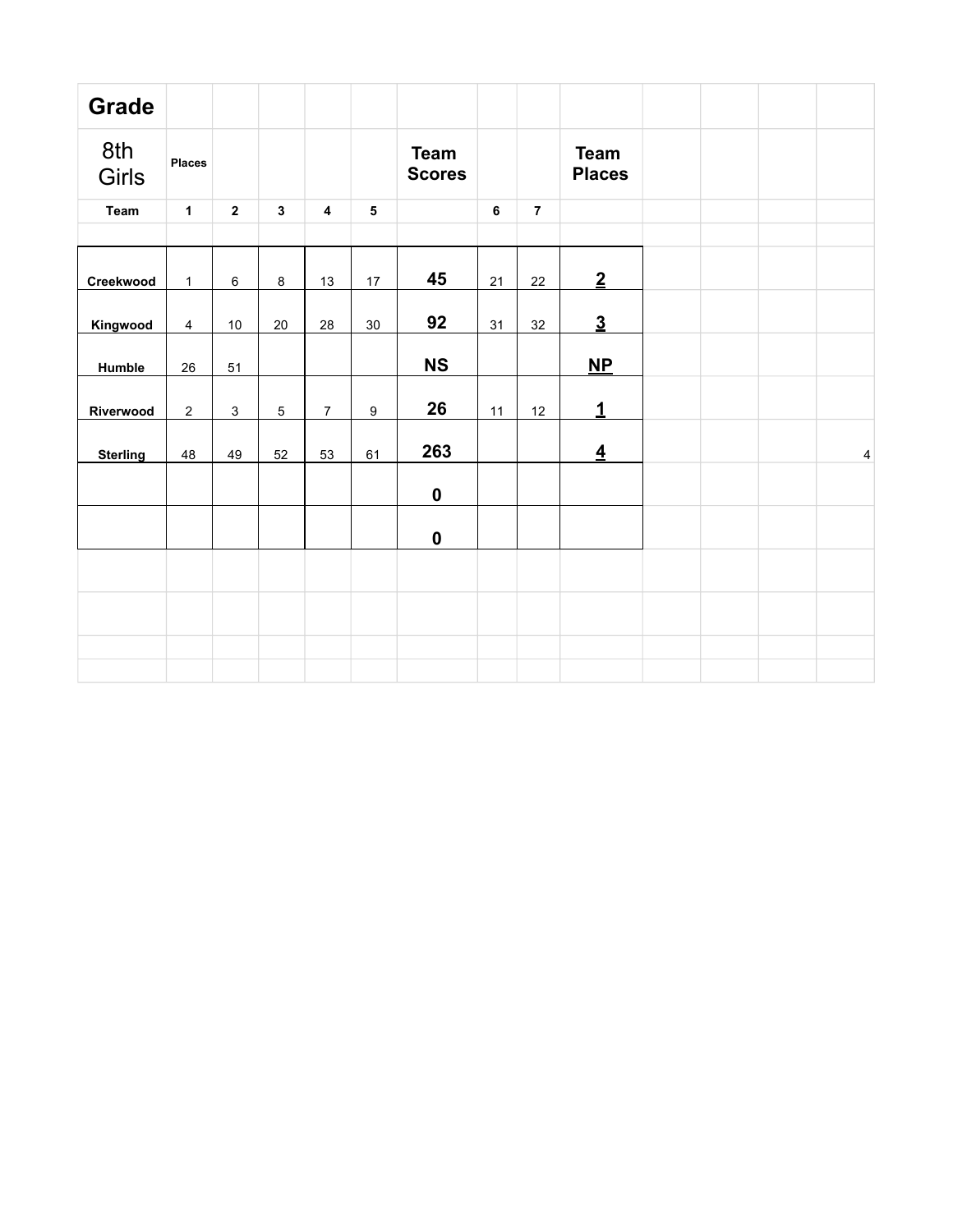|                |                    |            |            |                |          |    |              | 8th Grade Girls |            |       |          |     |           |            |        |       |      |
|----------------|--------------------|------------|------------|----------------|----------|----|--------------|-----------------|------------|-------|----------|-----|-----------|------------|--------|-------|------|
|                | Last Name          | First Name | School     | Place          | Time     |    | Last Name    | First Name      | School     | Place | Time     |     | Last Name | First Name | School | Place | Time |
| $\mathbf{1}$   | Gowen              | Gabriella  | <b>CMS</b> | -1             | 9:52.79  | 44 | Juarez       | Samantha        | <b>KMS</b> | 44    | 16:12.97 | 87  |           |            |        |       |      |
| $\overline{2}$ | Borum              | Lila       | <b>RMS</b> | $\overline{2}$ | 9:54.34  | 45 | Brown        | LaRaiyn         | <b>CMS</b> | 45    | 16:28.92 | 88  |           |            |        |       |      |
| 3              | Quinn              | Elizabeth  | <b>RMS</b> | 3              | 9:55.12  | 46 | Hamilton     | Kaitlyn         | <b>RMS</b> | 46    | 16:33.05 | 89  |           |            |        |       |      |
| 4              | Sepuvelda          | Isabel     | <b>KMS</b> | 4              | 9:55.72  | 47 | Meza         | Melanie         | <b>CMS</b> | 47    | 16:36.26 | 90  |           |            |        |       |      |
| 5              | Kristiansen        | Kate       | <b>RMS</b> | 5              | 9:57.87  | 48 | Gomez        | Camila          | SMS        | 48    | 16:37.28 | 91  |           |            |        |       |      |
| 6              | Dye                | Clara      | <b>CMS</b> | 6              | 10:42.41 | 49 | Torres       | Valeria         | SMS        | 49    | 16:51.20 | 92  |           |            |        |       |      |
| $\overline{7}$ | Welsh              | Lacey      | <b>RMS</b> | $\overline{7}$ | 10:43.72 | 50 | Cain         | Emma            | <b>CMS</b> | 50    | 16:53.29 | 93  |           |            |        |       |      |
| 8              | Tindall            | Molly      | <b>CMS</b> | 8              | 10:44.22 | 51 | Palomera     | Nayeli          | <b>HMS</b> | 51    | 17:08.40 | 94  |           |            |        |       |      |
| 9              | Rawls              | Audrey     | <b>RMS</b> | 9              | 10:57.69 | 52 | Moellenkamp  | Abbigail        | SMS        | 52    | 17:10.73 | 95  |           |            |        |       |      |
| 10             | Ortega             | Rachel     | <b>KMS</b> | 10             | 10:58.69 | 53 | Bell         | Quatanea        | SMS        | 53    | 17:28.57 | 96  |           |            |        |       |      |
| 11             | Pratt              | Maddy      | <b>RMS</b> | 11             | 11:11.30 | 54 | Fernandez    | Fressia         | <b>RMS</b> | 54    | 17:39.39 | 97  |           |            |        |       |      |
| 12             | Martinez           | Annette    | <b>RMS</b> | 12             | 11:12.02 | 55 | Hardin       | Payton          | <b>KMS</b> | 55    | 17:53.15 | 98  |           |            |        |       |      |
| 13             | Staggs             | Madison    | <b>CMS</b> | 13             | 11:42.05 | 56 | Martinez     | Annabell        | CMS        | 56    | 18:17.06 | 99  |           |            |        |       |      |
| 14             | Maya               | Conception | <b>RMS</b> | 14             | 11:45.05 | 57 |              |                 |            | 57    | 18:17.27 | 100 |           |            |        |       |      |
| 15             | narhi              | Ella       | <b>RMS</b> | 15             | 11:48.87 | 58 | <b>Ricks</b> | Haylee          | <b>KMS</b> | 58    | 19:40.79 | 101 |           |            |        |       |      |
| 16             | Shamaly            | Helen      | <b>RMS</b> | 16             | 11:52.47 | 59 | Vasquez      | Martha          | <b>KMS</b> | 59    | 20:00.85 | 102 |           |            |        |       |      |
| 17             | Obando             | Kaylin     | <b>CMS</b> | 17             | 11:56.16 | 60 | Crudgington  | Carolee         | <b>RMS</b> | 60    | 23:50.74 | 103 |           |            |        |       |      |
| 18             | Labbe              | Julia      | <b>RMS</b> | 18             | 11:59.91 | 61 | Anderson     | Wandolwyn       | SMS        | 61    | 23:19.57 | 104 |           |            |        |       |      |
| 19             | Marler             | Addy       | <b>RMS</b> | 19             | 12:00.84 | 62 | Jones        | Kenya           | <b>RMS</b> | 62    | 23:29.41 | 105 |           |            |        |       |      |
| 20             | Hernandez          | Andrea     | KMS        | 20             | 12:06.59 | 63 |              |                 |            |       |          | 106 |           |            |        |       |      |
| 21             | Insratescu         | Mia        | CMS        | 21             | 12:12.19 | 64 |              |                 |            |       |          | 107 |           |            |        |       |      |
| 22             | Spijkerman         | Mae        | CMS        | 22             | 12:23.25 | 65 |              |                 |            |       |          | 108 |           |            |        |       |      |
| 23             | Tipp               | Campbell   | <b>CMS</b> | 23             | 12:47.16 | 66 |              |                 |            |       |          | 109 |           |            |        |       |      |
| 24             | <b>Barker</b>      | Ella       | <b>CMS</b> | 24             | 12:48.86 | 67 |              |                 |            |       |          | 110 |           |            |        |       |      |
| 25             | Hammond            | Callie     | <b>RMS</b> | 25             | 12:50.49 | 68 |              |                 |            |       |          | 111 |           |            |        |       |      |
| 26             | Medina             | Casey      | <b>HMS</b> | 26             | 12:53.51 | 69 |              |                 |            |       |          | 112 |           |            |        |       |      |
| 27             | <b>Butterfield</b> | Kaylee     | <b>CMS</b> | 27             | 12:53.91 | 70 |              |                 |            |       |          | 113 |           |            |        |       |      |
| 28             | <b>Burke</b>       | Isabel     | <b>KMS</b> | 28             | 13:10.11 | 71 |              |                 |            |       |          | 114 |           |            |        |       |      |
| 29             | Rios               | Lyselle    | <b>RMS</b> | 29             | 13:16.32 | 72 |              |                 |            |       |          | 115 |           |            |        |       |      |
| 30             | Lira               | Andrea     | <b>KMS</b> | 30             | 13:18.10 | 73 |              |                 |            |       |          | 116 |           |            |        |       |      |
| 31             | Hernandez          | Karely     | <b>KMS</b> | 31             | 13:32.17 | 74 |              |                 |            |       |          | 117 |           |            |        |       |      |
| 32             | Sanchez            | Nataly     | <b>KMS</b> | 32             | 13:34.33 | 75 |              |                 |            |       |          | 118 |           |            |        |       |      |
|                | 33   Determann     | Taylor     | <b>CMS</b> | 33             | 13:47.76 | 76 |              |                 |            |       |          | 119 |           |            |        |       |      |
| 34             | Gomonit            | Eliana     | <b>RMS</b> | 34             | 14:24.99 | 77 |              |                 |            |       |          | 120 |           |            |        |       |      |
|                | 35 Kirkpatrick     | Madeleine  | <b>CMS</b> | 35             | 14:33.67 | 78 |              |                 |            |       |          | 121 |           |            |        |       |      |
|                | 36 Arriaga         | Myah       | KMS        | 36             | 14:36.41 | 79 |              |                 |            |       |          | 122 |           |            |        |       |      |
|                | 37 Burca           | Alexia     | KMS        | 37             | 14:42.06 | 80 |              |                 |            |       |          | 123 |           |            |        |       |      |
|                | 38 Patel           | Rahi       | <b>RMS</b> | 38             | 15:24.87 | 81 |              |                 |            |       |          | 124 |           |            |        |       |      |
|                | 39 Williams        | Isabella   | <b>RMS</b> | 39             | 16:05.51 | 82 |              |                 |            |       |          | 125 |           |            |        |       |      |
|                | 40 Mendoza         | Michelle   | <b>RMS</b> | 40             | 16:08.37 | 83 |              |                 |            |       |          | 126 |           |            |        |       |      |
|                | 41 Langley         | Hope       | <b>CMS</b> | 41             | 16:08.59 | 84 |              |                 |            |       |          | 127 |           |            |        |       |      |
|                | 42 Danskin         | Genevieve  | KMS        | 42             | 16:11.54 | 85 |              |                 |            |       |          | 128 |           |            |        |       |      |
|                | 43 Villarreal      | Bella      | KMS        | 43             | 16:11.80 | 86 |              |                 |            |       |          | 129 |           |            |        |       |      |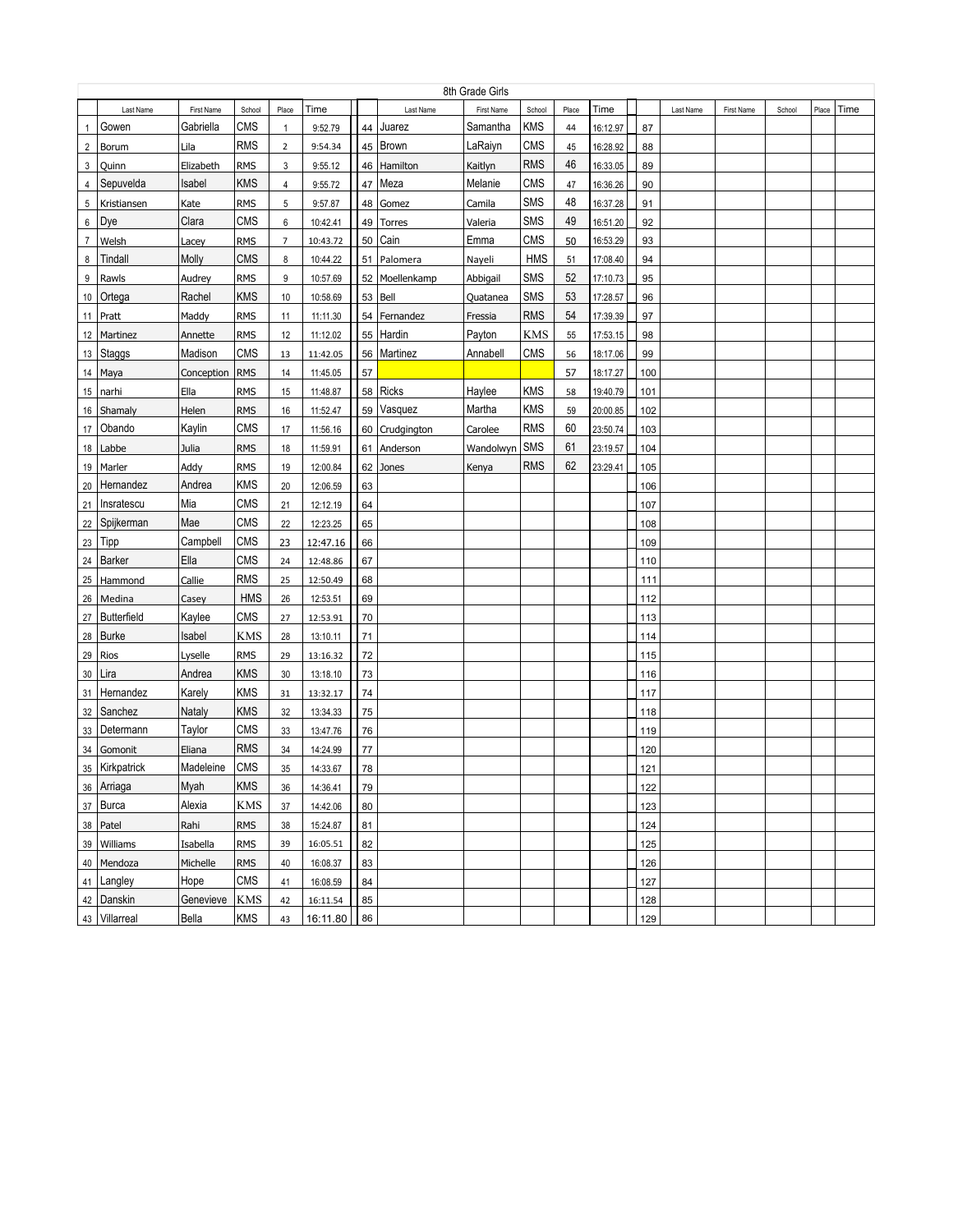|              | <b>CREEKWOOD 8th Grade Girls</b> |                   |            |                 |            |        |           |                   |        |      |  |  |  |
|--------------|----------------------------------|-------------------|------------|-----------------|------------|--------|-----------|-------------------|--------|------|--|--|--|
|              |                                  | <b>First Name</b> | School     | Place           | Time       |        | Last Name | <b>First Name</b> | School | Time |  |  |  |
| $\mathbf{1}$ | Gowen                            | Gabriella         | <b>CMS</b> | $\mathbf{1}$    | 9:52.79    | 31     |           |                   |        |      |  |  |  |
|              | $2$ Tindall                      | Molly             | <b>CMS</b> | 8               | 10:44.22   | 32     |           |                   |        |      |  |  |  |
|              | $3$ Meza                         | Melanie           | <b>CMS</b> | 47              | 16:36.26   | 33     |           |                   |        |      |  |  |  |
|              | $_4$ Dye                         | Clara             | <b>CMS</b> | $6\overline{6}$ | 10:42.41   | 34     |           |                   |        |      |  |  |  |
|              | $5$ Barker                       | Ella              | CMS        | 24              | 12:48.86   | 35     |           |                   |        |      |  |  |  |
|              | 6 Staggs                         | Madison           | <b>CMS</b> | 13              | 11:42.05   | 36     |           |                   |        |      |  |  |  |
|              | $7$ Obando                       | Kaylin            | <b>CMS</b> | 17              | 11:56.16   | 37     |           |                   |        |      |  |  |  |
|              | 8 Spijkerman                     | Mae               | <b>CMS</b> | 22              | 12:23.25   | 38     |           |                   |        |      |  |  |  |
|              | 9 Vinklarek                      | Kate              | CMS        |                 | <b>DNF</b> | 39     |           |                   |        |      |  |  |  |
|              | 10   Insratescu                  | Mia               | <b>CMS</b> | 21              | 12:12.19   | 40     |           |                   |        |      |  |  |  |
|              | $_{11}$   Butterfield            | Kaylee            | CMS        | 27              | 12:53.91   | 41     |           |                   |        |      |  |  |  |
|              | $12$ Tipp                        | Campbell          | <b>CMS</b> | 23              | 12:47.16   | 42     |           |                   |        |      |  |  |  |
|              | $_{13}$ Kirkpatrick              | Madeleine         | CMS        | 35              | 14:33.67   | 43     |           |                   |        |      |  |  |  |
|              | 14 Langley                       | Hope              | <b>CMS</b> | 41              | 16:08.59   | 44     |           |                   |        |      |  |  |  |
|              | 15 Martinez                      | Annabell          | CMS        | 56              | 18:17.06   | 45     |           |                   |        |      |  |  |  |
|              | 16 Determann                     | Taylor            | <b>CMS</b> | 33              | 13:47.76   | 46     |           |                   |        |      |  |  |  |
|              | $17$ Cain                        | Emma              | CMS        | 50              | 16:53.29   | 47     |           |                   |        |      |  |  |  |
|              | 18 Brown                         | LaRaiyn           | <b>CMS</b> | 45              | 16:28.92   | 48     |           |                   |        |      |  |  |  |
| 19           |                                  |                   |            |                 |            | 49     |           |                   |        |      |  |  |  |
| $20\,$       |                                  |                   |            |                 |            | $50\,$ |           |                   |        |      |  |  |  |
| 21           |                                  |                   |            |                 |            | 51     |           |                   |        |      |  |  |  |
| 22           |                                  |                   |            |                 |            | 52     |           |                   |        |      |  |  |  |
| 23           |                                  |                   |            |                 |            | 53     |           |                   |        |      |  |  |  |
| 24           |                                  |                   |            |                 |            | 54     |           |                   |        |      |  |  |  |
| 25           |                                  |                   |            |                 |            | 55     |           |                   |        |      |  |  |  |
| $26\,$       |                                  |                   |            |                 |            | 56     |           |                   |        |      |  |  |  |
| 27           |                                  |                   |            |                 |            | 57     |           |                   |        |      |  |  |  |
| 28           |                                  |                   |            |                 |            | 58     |           |                   |        |      |  |  |  |
| 29           |                                  |                   |            |                 |            | 59     |           |                   |        |      |  |  |  |
| $30\,$       |                                  |                   |            |                 |            | 60     |           |                   |        |      |  |  |  |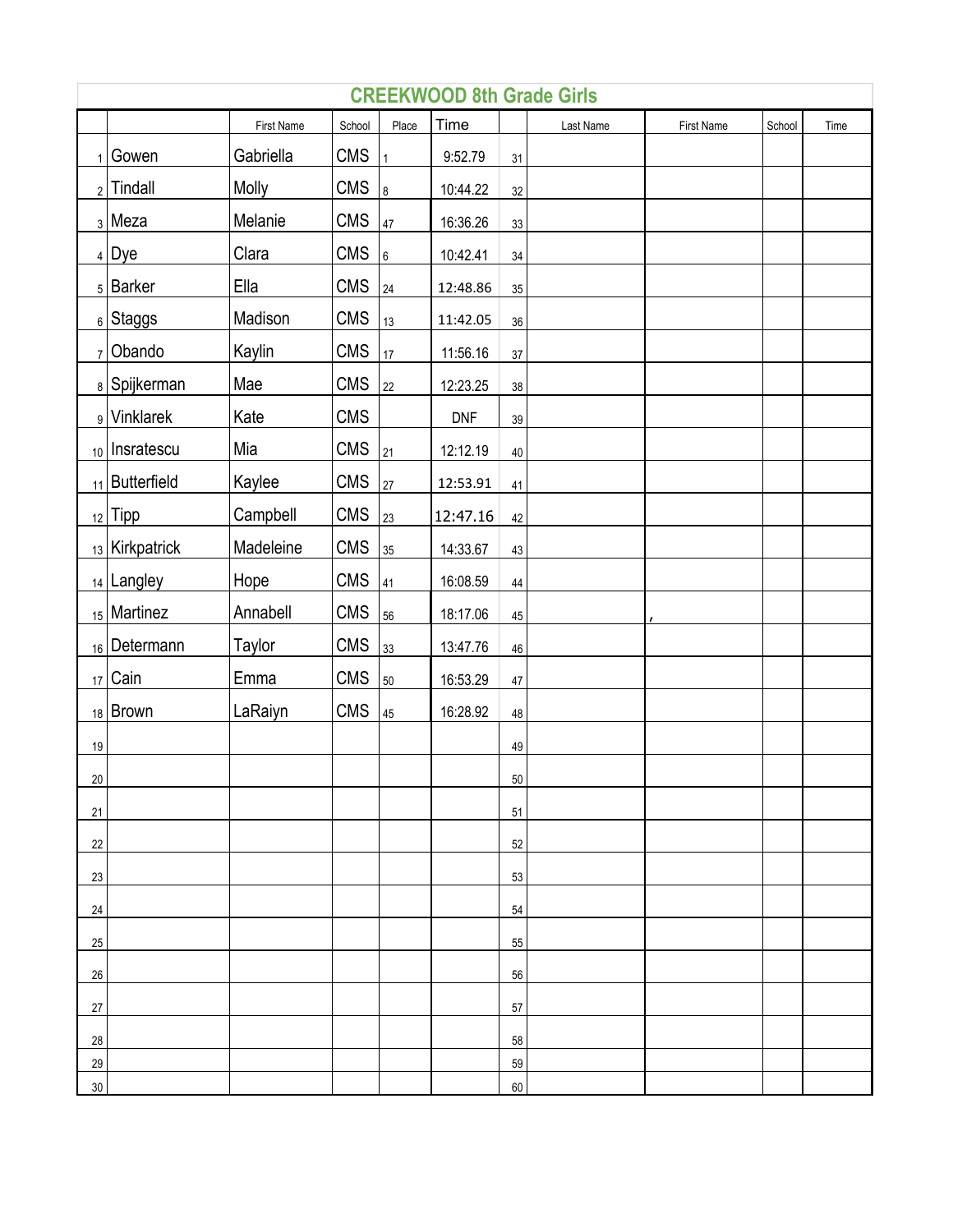|        |                   |            |                     |           |          | <b>KINGWOOD 8th GRADE Girls</b> |           |            |        |      |  |  |  |  |  |  |  |  |
|--------|-------------------|------------|---------------------|-----------|----------|---------------------------------|-----------|------------|--------|------|--|--|--|--|--|--|--|--|
|        | Last Name         | First Name | School              | Place     | Time     |                                 | Last Name | First Name | School | Time |  |  |  |  |  |  |  |  |
|        | 1 Arriaga         | Myah       | <b>KMS</b>          | 36        | 14:36.41 | 31                              |           |            |        |      |  |  |  |  |  |  |  |  |
|        | $2$ Burca         | Alexia     | $KMS$ <sub>37</sub> |           | 14:42.06 | $32\,$                          |           |            |        |      |  |  |  |  |  |  |  |  |
|        | $3$ Burke         | Isabel     | $KMS$ <sub>28</sub> |           | 13:10.11 | 33                              |           |            |        |      |  |  |  |  |  |  |  |  |
|        | $_4$ Danskin      | Genevieve  | $KMS _{42}$         |           | 16:11.54 | $34\,$                          |           |            |        |      |  |  |  |  |  |  |  |  |
|        | $_5$ Hardin       | Payton     | $KMS$ 55            |           | 17:53.15 | 35                              |           |            |        |      |  |  |  |  |  |  |  |  |
|        | $_6$ Hernandez    | Andrea     | <b>KMS</b>          | 20        | 12:06.59 | $36\,$                          |           |            |        |      |  |  |  |  |  |  |  |  |
|        | $7$ Hernandez     | Karely     | <b>KMS</b>          | 31        | 13:32.17 | 37                              |           |            |        |      |  |  |  |  |  |  |  |  |
|        | $8$ Juarez        | Samantha   | <b>KMS</b>          | 44        | 16:12.97 | 38                              |           |            |        |      |  |  |  |  |  |  |  |  |
|        | 9 Lira            | Andrea     | <b>KMS</b>          | 30        | 13:18.10 | 39                              |           |            |        |      |  |  |  |  |  |  |  |  |
|        | $_{10}$ Ortega    | Rachel     | <b>KMS</b>          | $10$      | 10:58.69 | 40                              |           |            |        |      |  |  |  |  |  |  |  |  |
|        | $_{11}$ Ricks     | Haylee     | <b>KMS</b>          | 58        | 19:40.79 | 41                              |           |            |        |      |  |  |  |  |  |  |  |  |
|        | $_{12}$ Sanchez   | Nataly     | <b>KMS</b>          | 32        | 13:34.33 | 42                              |           |            |        |      |  |  |  |  |  |  |  |  |
|        | $_{13}$ Sepuvelda | Isabel     | <b>KMS</b>          | $\pmb{4}$ | 9:55.72  | 43                              |           |            |        |      |  |  |  |  |  |  |  |  |
|        | $_{14}$ Vasquez   | Martha     | <b>KMS</b>          | 59        | 20:00.85 | 44                              |           |            |        |      |  |  |  |  |  |  |  |  |
|        | 15 Villarreal     | Bella      | <b>KMS</b>          | 43        | 16:11.80 | 45                              |           |            |        |      |  |  |  |  |  |  |  |  |
| $16\,$ |                   |            |                     |           |          | 46                              |           |            |        |      |  |  |  |  |  |  |  |  |
| $17\,$ |                   |            |                     |           |          | 47                              |           |            |        |      |  |  |  |  |  |  |  |  |
| $18\,$ |                   |            |                     |           |          | 48                              |           |            |        |      |  |  |  |  |  |  |  |  |
| $19$   |                   |            |                     |           |          | 49                              |           |            |        |      |  |  |  |  |  |  |  |  |
| 20     |                   |            |                     |           |          | 50                              |           |            |        |      |  |  |  |  |  |  |  |  |
| 21     |                   |            |                     |           |          | 51                              |           |            |        |      |  |  |  |  |  |  |  |  |
| 22     |                   |            |                     |           |          | 52                              |           |            |        |      |  |  |  |  |  |  |  |  |
| 23     |                   |            |                     |           |          | 53                              |           |            |        |      |  |  |  |  |  |  |  |  |
| 24     |                   |            |                     |           |          | 54                              |           |            |        |      |  |  |  |  |  |  |  |  |
| 25     |                   |            |                     |           |          | 55                              |           |            |        |      |  |  |  |  |  |  |  |  |
| 26     |                   |            |                     |           |          | 56                              |           |            |        |      |  |  |  |  |  |  |  |  |
| 27     |                   |            |                     |           |          | 57                              |           |            |        |      |  |  |  |  |  |  |  |  |
| 28     |                   |            |                     |           |          | 58                              |           |            |        |      |  |  |  |  |  |  |  |  |
| 29     |                   |            |                     |           |          | 59                              |           |            |        |      |  |  |  |  |  |  |  |  |
| 30     |                   |            |                     |           |          | 60                              |           |            |        |      |  |  |  |  |  |  |  |  |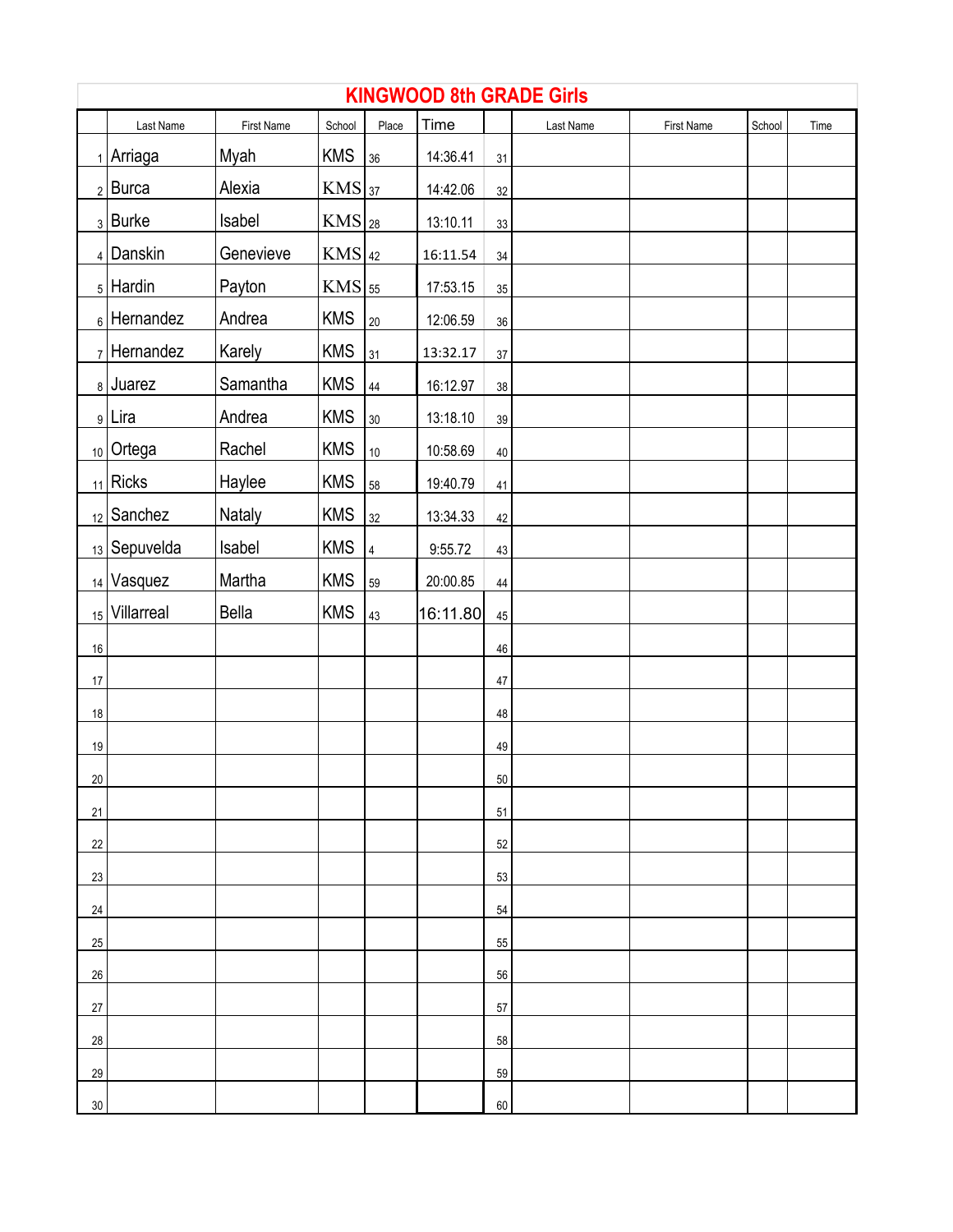|                  | Last Name      | First Name | School     | Place | Time     |        | Last Name | First Name | School | Time |
|------------------|----------------|------------|------------|-------|----------|--------|-----------|------------|--------|------|
|                  | $1$   Palomera | Nayeli     | <b>HMS</b> | 51    | 17:08.40 | 31     |           |            |        |      |
|                  | $2$ Medina     | Casey      | <b>HMS</b> | 26    | 12:53.51 | $32\,$ |           |            |        |      |
| $\mathbf{3}$     |                |            |            |       |          | 33     |           |            |        |      |
| $\overline{4}$   |                |            |            |       |          | 35     |           |            |        |      |
| 5 <sup>1</sup>   |                |            |            |       |          | 36     |           |            |        |      |
| 6                |                |            |            |       |          |        |           |            |        |      |
| $\boldsymbol{7}$ |                |            |            |       |          | $37\,$ |           |            |        |      |
| 8                |                |            |            |       |          |        |           |            |        |      |
| $9\,$            |                |            |            |       |          | 38     |           |            |        |      |
| $9\,$            |                |            |            |       |          | $39\,$ |           |            |        |      |
| $10\,$           |                |            |            |       |          | $40\,$ |           |            |        |      |
| $11$             |                |            |            |       |          | 41     |           |            |        |      |
| 12               |                |            |            |       |          | $42\,$ |           |            |        |      |
| 13               |                |            |            |       |          | 43     |           |            |        |      |
| 14               |                |            |            |       |          | $44$   |           |            |        |      |
| 15               |                |            |            |       |          | $45\,$ |           |            |        |      |
| $16\,$           |                |            |            |       |          | $46\,$ |           |            |        |      |
| $17\,$           |                |            |            |       |          | $47\,$ |           |            |        |      |
| $18\,$           |                |            |            |       |          | 48     |           |            |        |      |
| 19               |                |            |            |       |          | 49     |           |            |        |      |
| $20\,$           |                |            |            |       |          | $50\,$ |           |            |        |      |
| 21               |                |            |            |       |          | 51     |           |            |        |      |
| 22               |                |            |            |       |          | 52     |           |            |        |      |
| 23               |                |            |            |       |          | 53     |           |            |        |      |
| 24               |                |            |            |       |          | 54     |           |            |        |      |
| 25               |                |            |            |       |          | 55     |           |            |        |      |
| 26               |                |            |            |       |          | 56     |           |            |        |      |
| $27\,$           |                |            |            |       |          | 57     |           |            |        |      |
| 28               |                |            |            |       |          | 58     |           |            |        |      |
| 29               |                |            |            |       |          | 59     |           |            |        |      |
| 30               |                |            |            |       |          | $60\,$ |           |            |        |      |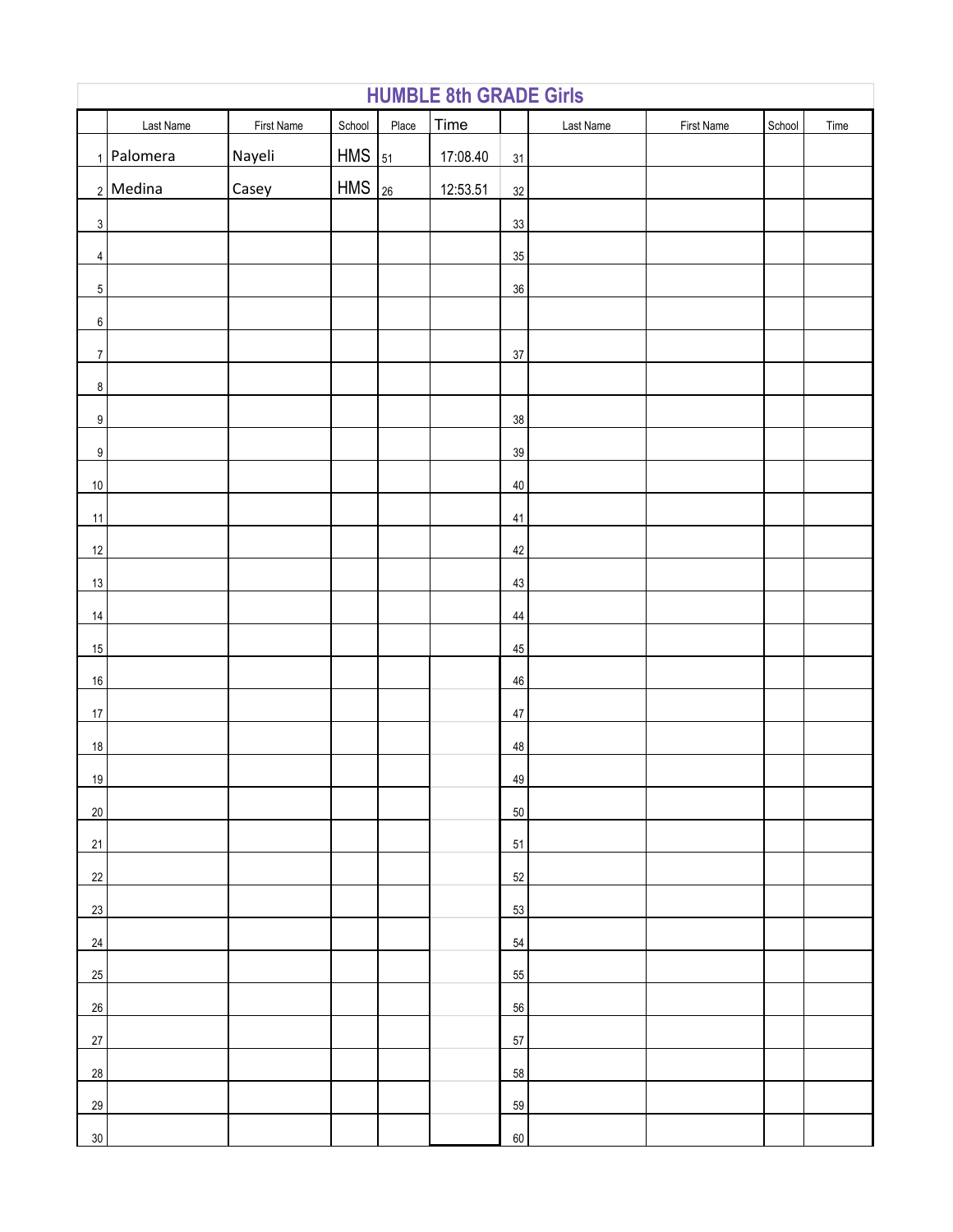|        | <b>RIVERWOOD 8th GRADE Girls</b> |            |            |           |          |        |           |            |        |      |   |  |  |  |
|--------|----------------------------------|------------|------------|-----------|----------|--------|-----------|------------|--------|------|---|--|--|--|
|        | Last Name                        | First Name | School     | Place     | Time     |        | Last Name | First Name | School | Time |   |  |  |  |
|        | 1 Borum                          | Lila       | <b>RMS</b> | 2         | 9:54.34  | 31     |           |            |        |      |   |  |  |  |
|        | 2 Crudgington                    | Camille    | <b>RMS</b> |           |          | 32     |           |            |        |      |   |  |  |  |
|        | 3 Crudgington                    | Carolee    | <b>RMS</b> | 60        | 23:50.74 | 33     |           |            |        |      |   |  |  |  |
|        | 4 Fernandez                      | Fressia    | <b>RMS</b> | 54        | 17:39.39 | 34     |           |            |        |      |   |  |  |  |
|        | $5$ Galvan                       | Maeli      | <b>RMS</b> |           |          | 35     |           |            |        |      |   |  |  |  |
|        | 6 Gomonit                        | Eliana     | RMS 34     |           | 14:24.99 | 36     |           |            |        |      |   |  |  |  |
|        | $7$ Groneck                      | Rylee      | <b>RMS</b> |           |          | 37     |           |            |        |      |   |  |  |  |
|        | 8 Hamilton                       | Kaitlyn    | <b>RMS</b> | 46        | 16:33.05 | 38     |           |            |        |      | ? |  |  |  |
|        | 9 Hammond                        | Callie     | <b>RMS</b> | 25        | 12:50.49 | 39     |           |            |        |      |   |  |  |  |
|        | $10$ Jones                       | Kenya      | <b>RMS</b> | 62        | 23:29.41 | 40     |           |            |        |      |   |  |  |  |
|        | 11 Kristiansen                   | Kate       | <b>RMS</b> | 5         | 9:57.87  | 41     |           |            |        |      |   |  |  |  |
|        | $12$ Labbe                       | Julia      | <b>RMS</b> | 18        | 11:59.91 | 42     |           |            |        |      |   |  |  |  |
|        | 13 Marler                        | Addy       | <b>RMS</b> | 19        | 12:00.84 | 43     |           |            |        |      |   |  |  |  |
|        | 14 Martinez                      | Annette    | <b>RMS</b> | <b>12</b> | 11:12.02 | 44     |           |            |        |      |   |  |  |  |
|        | $15$ Maya                        | Conception | <b>RMS</b> | 14        | 11:45.05 | 45     |           |            |        |      |   |  |  |  |
|        | 16 Mendoza                       | Michelle   | <b>RMS</b> | 40        | 16:08.37 | 46     |           |            |        |      |   |  |  |  |
|        | $17$ narhi                       | Ella       | <b>RMS</b> | 15        | 11:48.87 | 47     |           |            |        |      |   |  |  |  |
|        | $18$ Patel                       | Rahi       | <b>RMS</b> | 38        | 15:24.87 | 48     |           |            |        |      |   |  |  |  |
|        | $19$ Pratt                       | Maddy      | <b>RMS</b> | 11        | 11:11.30 | 49     |           |            |        |      |   |  |  |  |
|        | 20 Quinn                         | Elizabeth  | <b>RMS</b> | 3         | 9:55.12  | 50     |           |            |        |      |   |  |  |  |
|        | $21$ Rawls                       | Audrey     | <b>RMS</b> | 9         | 10:57.69 | 51     |           |            |        |      |   |  |  |  |
|        | $22$ Rios                        | Lyselle    | <b>RMS</b> | 29        | 13:16.32 | 52     |           |            |        |      |   |  |  |  |
|        | 23 Shamaly                       | Helen      | <b>RMS</b> | 16        | 11:52.47 | 53     |           |            |        |      |   |  |  |  |
|        | $24$ Welsh                       | Lacey      | <b>RMS</b> | 17        | 10:43.72 | 54     |           |            |        |      |   |  |  |  |
|        | $25$ Williams                    | Isabella   | <b>RMS</b> | 39        | 16:05.51 | 55     |           |            |        |      |   |  |  |  |
| $26\,$ |                                  |            | <b>RMS</b> |           |          | 56     |           |            |        |      |   |  |  |  |
| $27\,$ |                                  |            | <b>RMS</b> |           |          | 57     |           |            |        |      |   |  |  |  |
| 28     |                                  |            | <b>RMS</b> |           |          | 58     |           |            |        |      |   |  |  |  |
| 29     |                                  |            | <b>RMS</b> |           |          | 59     |           |            |        |      |   |  |  |  |
| 30     |                                  |            | <b>RMS</b> |           |          | $60\,$ |           |            |        |      |   |  |  |  |